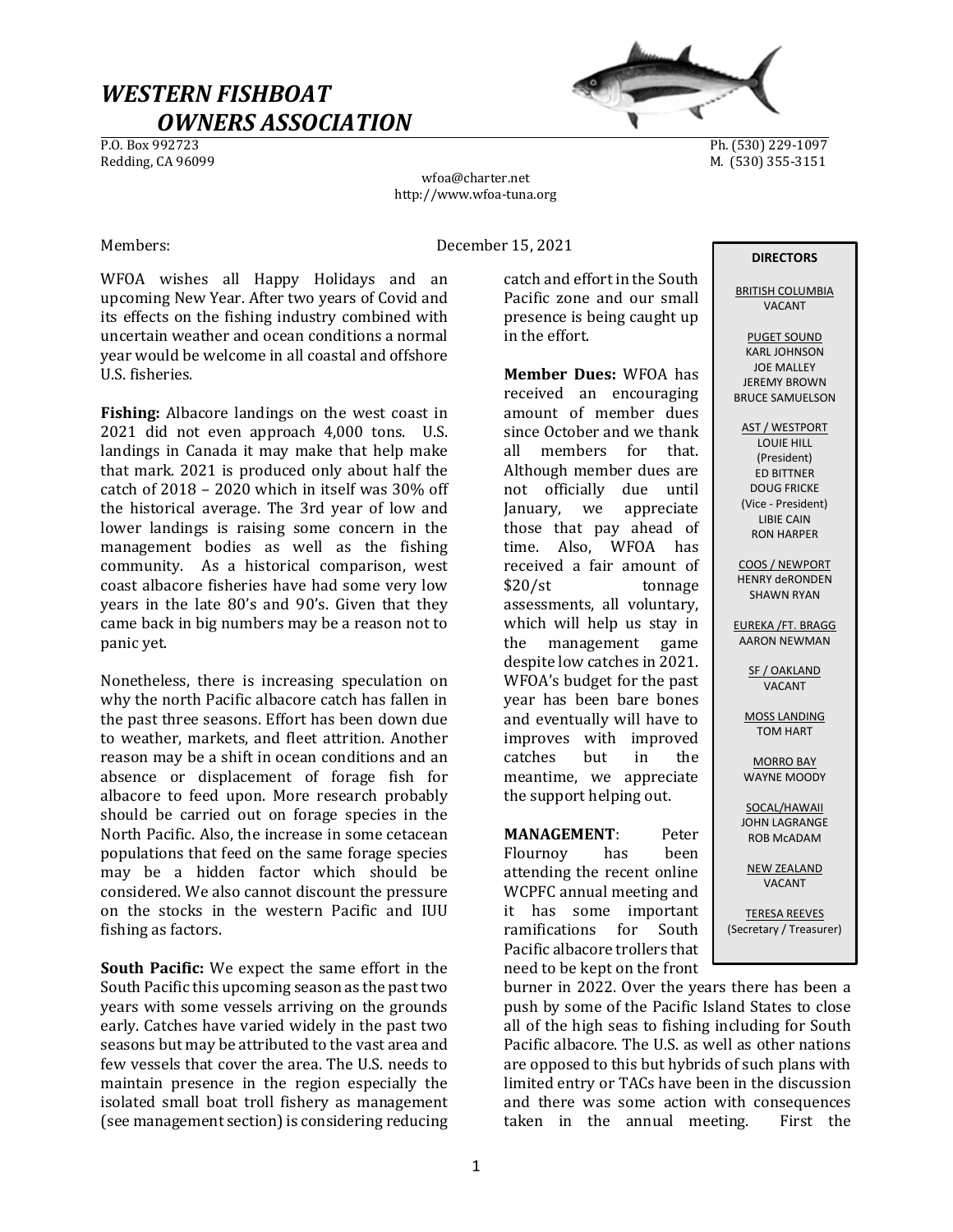developments in the WCPFC subcommittee meetings should be reviewed as background.

WCPFC Sub-Committees Meetings - There were a number of virtual committee meetings held throughout 2021 which led up to the annual meeting which was held in December. These were meetings of the Science Committee, the Technical and Compliance Committee, and the Northern Committee.

Newer subjects resulting from some of the meetings above including creating a more specific definition of what is meant by "fishing for" albacore in Resol. 2015-02 so nations with a large bycatch of albacore which are not targeting albacore will report catch and effort instead of just reporting they have no vessels "fishing for albacore". Also new is an effort to push hard for completion of the MSE process for South Pacific albacore. This has assumed new importance particularly to the purse seine fleet that catches yellowfin, skipjack and the longline fleets that catch yellowfin and albacore. The pressure is increasing from the processors and environmental groups to do whatever MSC says is necessary to keep their resource certification. What needs to be done is to complete the MSE process with resulting Target Reference Points, Threshold points, and Harvest Control Rules for both NP and SP albacore at the upcoming annual meeting of the WCPFC.

An outstanding issue is how to assure that both the WCPFC-NC and the IATTC MSE processes will come to the same LRPs, TRPs, Threshold points and HCRs. All seem to agree this must be done, but to date the Western Region Office which has jurisdiction for the IATTC has not pressed this point to get a definite conclusion from the scientists. This has been hampered by the fact that despite two meetings of the IATTC in 2021 all the meeting discussions were to resolve issues with tropical tunas and hammer out a new resolution. No time was spent on North Pacific albacore.

In preparation for the annual WCPFC meeting there was a virtual meeting of the Permanent Advisory Committee to the U.S. Section. This virtual meeting was held on October 13-15, 2021. As a summary many recommendations cover earlier WFOA positions such as: preserving the transshipping availability; getting better

information on longline fleets' catches and effort on South Pacific albacore; keeping SP albacore regulations confined to the longline fleet and not have them apply to the US troll fleet; and focusing on child and forced labor without getting into the specifics of wages and hours.

Annual Meeting of the WCPFC - The PAC recommendation to keep discussions of limitations on longline fishing separate from the U.S. high seas troll fishery for SP albacore was carried through to the talking points and U.S. delegation discussions. Going into the meeting it was rumored that the Pacific Island States would possibly seek to stop longline fishing on the high seas. The general consensus was that China would never approve such a resolution. WFOA worked with the PIRO staff to strengthen a talking point that emphasized how little impact the U.S. troll fishery had on the SP albacore stock. As the meeting progressed China took the position that if there were to be any limits on the longline fishery for albacore it should also apply to the EEZs of the Pacific Island States. Initially it was thought that these states would not want to forego the monies they were receiving from various Asian fleets which were fishing in their EEZs. The positions of China and the Pacific Island States were sufficiently in conflict that in fact no binding resolution was passed.

The USG towards the end of the discussion wanted to amend the resolution so it would be binding, however, the Pacific Island States decided they didn't want to go against China and Taiwan and loose the revenue from those longline fleets fishing in their EEZs.

Instead, it was agreed finally that nonbinding report language would be included in the meeting's final report. There was no amendment to the existing albacore Resolution 2015-02.

The language which was agreed to place in the report is set forth in its relevant part below:

" 1. The Commission noted concerns regarding the delayed process to implement an interim TRP adopted in 2018, and the need to take action to rebuild the stock to support the economic viability of fleets, and achieve a long-term TRP.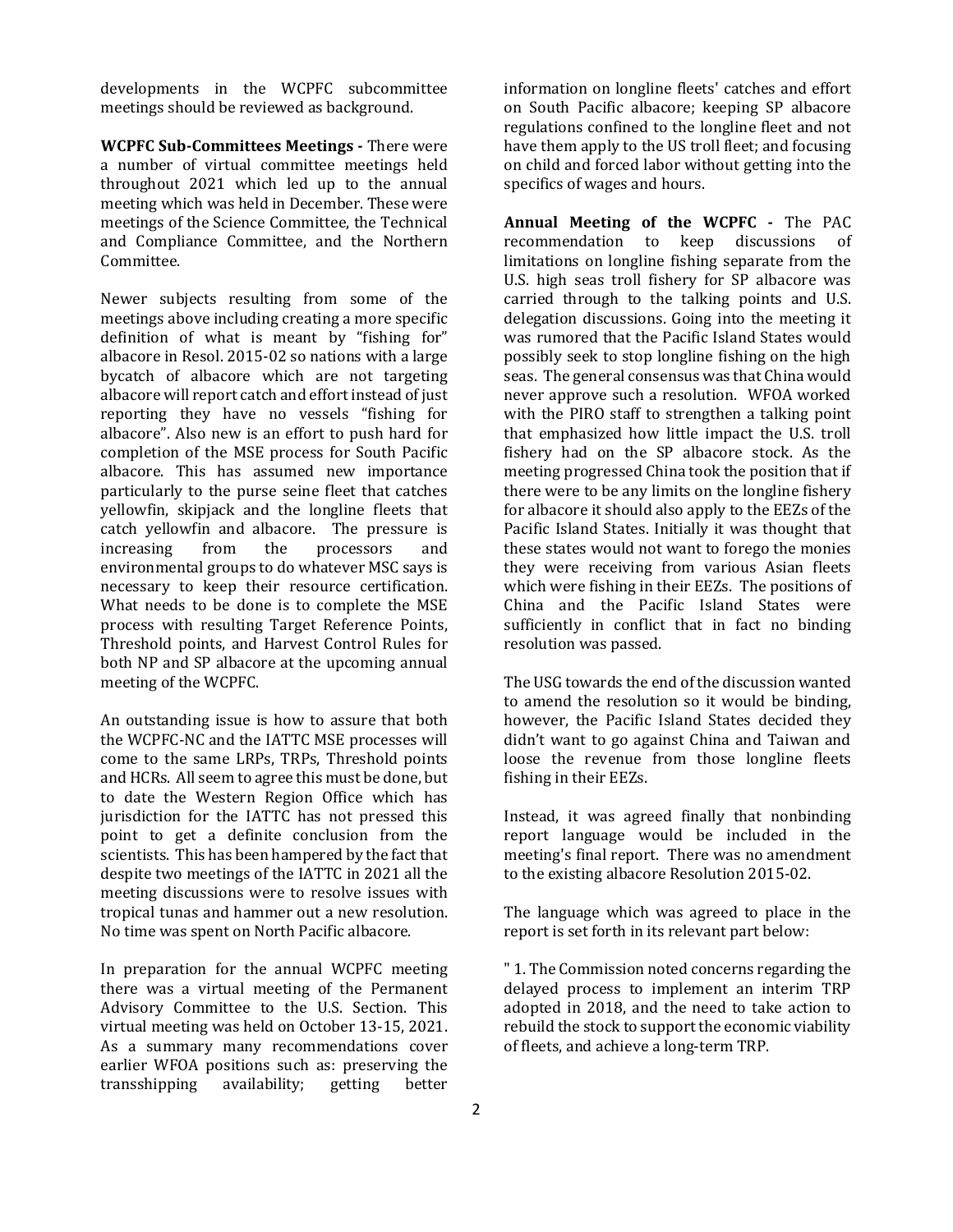The Commission encouraged the SPA Roadmap IWG to speed up its process and progress its recommendations.

 2. Given the urgency of these concerns, the Commission agreed that until a new CMM for South Pacific Albacore is adopted, each CCM is encouraged to take steps to implement interim controls on South Pacific albacore catch or effort across the convention area south of the equator.

 a. CMMs are encouraged to limit commercial fishing of South Pacific albacore within EEZs to domestically applied catch or effort limits in recent years.

 b. Each CCM is encouraged to ensure that its flagged vessels for this species shall not exceed the high seas catch or effort (such as number of vessels) of South Pacific albacore by its flagged vessels in recent years.

3. These interim arrangements do not confer the allocation of rights to any CCM and are without prejudice to any future decisions of the Commission. These interim arrangements shall not prejudice the legitimate rights and obligations under international law for small island developing State and Participating Territory CCMs in the Convention Area for whom South Pacific albacore is an important component of the domestic tuna fishery in waters under their national jurisdiction, and who may wish to pursue a responsible level of development of their fisheries for South Pacific albacore in their EEZ or adjacent high seas."

Even though this is non-binding report language PIRO has said that their position is for the U.S. to enforce resolution 2015-02 and the number of U.S. troll vessels fishing South Pacific albacore should be limited to 21 vessels in order for them to meet the requirements of 2(b) above. During 2022 it will be important to work with PIRO and the West Coast Region to craft amendments to 2015-02 resolution which are favorable to the U.S. fleet.

U.S. Canada Albacore Treaty: The U.S. and Canadian governments met on December 14, 2021 to exchange data on the past seasons excluding 2021 (From U.S. State Dept) The U.S. and Canadian government set this virtually meeting to begin to get the U.S./Canada Albacore Treaty annual consultation process back on track, including reviewing the 2019 and 2020 fishing seasons, to

the degree possible. About 40 people from government and industry were on the call.

The official numbers showed what all suspected that a reduction in Canadian catches as well as U.S. catches in that time period and a shift by Canadian vessels into their own EEZ. We suspect the 2021 data probably available in the spring to show the same trend. There was concern expressed over the continued lack of U.S. logbook data mainly from coastal boats landing small amounts and not members of either fishing organization. 2022 will be the last years of the present fishing regime under the treaty and talks may begin later in 2022 to discuss extending, changing, or terminating the treaty. Direction will depend on how MSE will steer a course of catch limits or effort limits on each nation.

The U.S. Dept of State and Canadian government wish to set up an advisory committee on the treaty as far as resolving problems and simplifying issue such as port and EEZ fishing access for the vessels involved on both sides. We hope this gets set up prior to the 2022 summer season.

Pacific Management Council Activities: PFMC HMSAS Committee Appointments.

Commercial Troll; Mr. Wayne Heikkila Commercial Purse Seine: Mr. Michael Conroy Commercial Gillnet Fisheries: Mr. Gary Burke Commercial Deep-Set Buoy Gear: Mr. William Sutton Commercial North of Conception: Mr. Douglas Fricke Commercial South of Conception: Mr. Austen Brown Processor North of Cape Mendocino: No appointment Processor South of Cape Mendocino: Mr. Dave Rudie Northern Charter Boat Operator: Mr. Jon Yokomizo Southern Charter Boat Operator: Mr. Mike Thompson Private Sport North of Conception: Mr. Tom Mattusch Private Sport South of Conception: Mr. Robert Osborn Conservation Group: Mr. Josh Madeira Public At-large: Ms. Pamela Tom

I have remained on the HMSAS as has Doug Fricke for now as albacore management and possible limited effort and/or catch may be part of the discussion soon. Until now albacore has not been a huge PFMC or HMSAS issue but could turn. Also, the stock status assessment will begin in a year and who knows what that may look like.

30/30 - Conserving 30 Percent of California's Lands and Coastal Waters by 2030: To protect biodiversity, advance equitable access to nature,